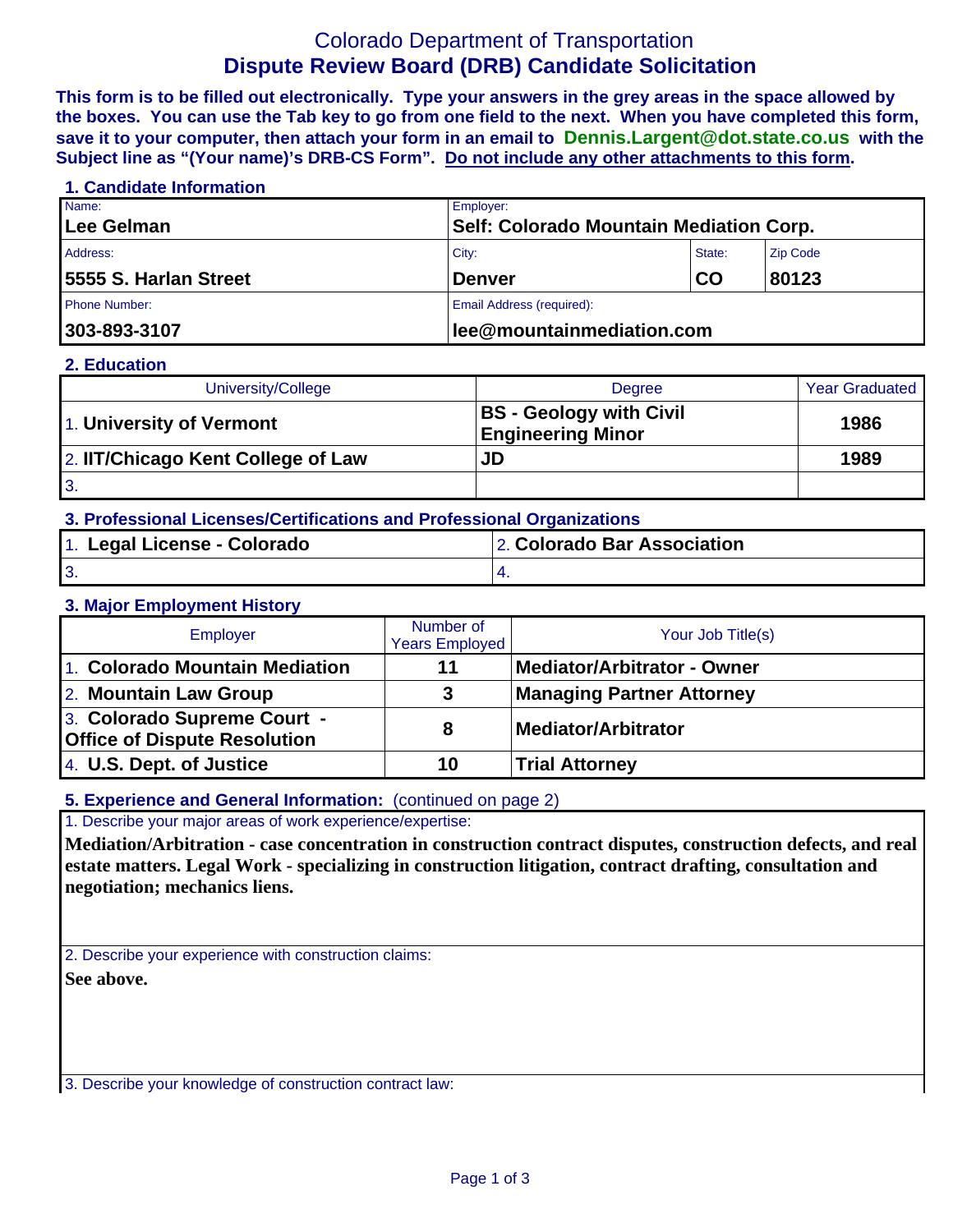**Extensive experience with construction contracts, contract law, construction defects and mechanics liens.**

4. Describe your experience with construction contract administration:

**Client consulation and contract drafting for owners, architects, general contractrors, and subcontractors.**

5. Describe your construction field experience: **Site-views, client and expert witness tours.**

6. Describe your DRB (or arbitration) training, certification, and experience: **CDR Associates, Boulder, Colorado (June 2001): Mediation Process** 

**U.S. Department of Justice/Office of Legal Education/Executive Office of United States Attorneys: Dispute Resolution/Enhanced Negotiations (May 1997) Enhanced Negotiations/Dispute Resolution Seminar for Federal Agency Counsel (Sept. 2000)** 

7. Describe your employment/retirement status and availability to serve on a DRB and geographical area: **Available to work throughout Colorado.**

DRB members are compensated as per Section 105.22 of the CDOT Specifications.

#### **6. List Two References For Your Experience With Construction Claims**

| Name      | Title           | Organization                 | <b>Phone Number</b> | <b>Email Address</b>           |
|-----------|-----------------|------------------------------|---------------------|--------------------------------|
| John Dunn | <b>Attorney</b> | <b>Mountain Law</b><br>Group | 970-748-6428        | jdunn@mountainlawgro<br>up.com |